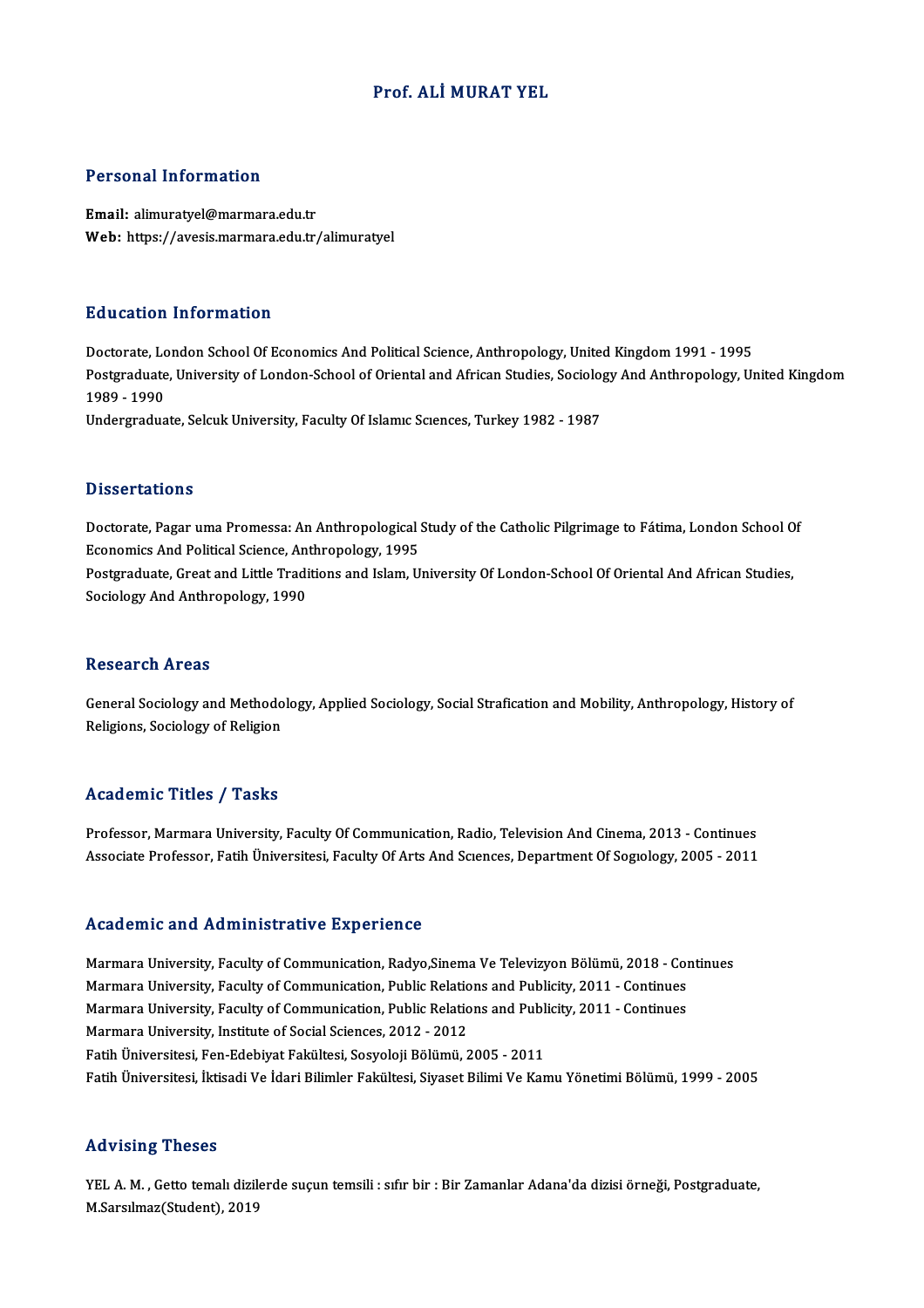YEL A. M. , Siyasi Aktivizm Aracı Olarak Sosyal Medya : Yemen Örneği, Postgraduate, A.Alowaa(Student), 2019<br>YEL A. M. , Siyasi Aktivizm Aracı Olarak Sosyal Medya : Yemen Örneği, Postgraduate, A.Alowaa(Student), 2019, YEL A. M. , Siyasi Aktivizm Aracı Olarak Sosyal Medya : Yemen Örneği, Postgraduate, A.Alowaa(Student), 20<br>YEL A. M. , Ekonomik ve sosyal sınıf değişiminde sanatın kullanımı, Postgraduate, S.Cengiz(Student), 2019<br>YEL A. M.

YEL A. M. , Siyasi Aktivizm Aracı Olarak Sosyal Medya : Yemen Örneği, Postgraduate, A.Alowaa(Student), 2019<br>YEL A. M. , Ekonomik ve sosyal sınıf değişiminde sanatın kullanımı, Postgraduate, S.Cengiz(Student), 2019<br>YEL A. M YEL A. M. , Ekonomik ve sosyal sınıf değişiminde sanatın kullanımı, Postgraduate, S.Cengiz(Student), 2019<br>YEL A. M. , Orta yaş üstü bireylerin dijital çağda iletişim kurma pratikleri: sosyal medya bağımlılığı ve sosyal izo YEL A. M. , Orta yaş üstü bireylerin dijital çağda iletişim kurma pratikleri: sosyal medya bağımlılığı ve sosyal izolasyon,<br>Postgraduate, F.Ünlü(Student), 2018<br>YEL A. M. , Türkiye ve Endonezya: yabancı medya temsilinin kar

Postgraduate, F.Ünlü(Student), 2018<br>YEL A. M. , Türkiye ve Endonezya: yabancı medya temsilinin karşılaştırılması, Postgraduate, D.Anjelawati(Student), 20<br>YEL A. M. , Tüketici davranışlarına yönelik çalışmalara alan araştır YEL A. M. , Türkiye ve l<br>YEL A. M. , Tüketici dav<br>M.Sali(Student), 2017<br>YEL A. M. Sosyal ağlar YEL A. M. , Tüketici davranışlarına yönelik çalışmalara alan araştırması yöntemiyle analitik bir yaklaşım, Postgraduate,<br>M.Sali(Student), 2017<br>YEL A. M. , Sosyal ağların kurum itibarına etkisi, Doctorate, A.Samav(Student),

YEL A, M., Perception of Europe in the Turkish press, Postgraduate, A,Borikova(Student), 2015

YEL A. M. , Sosyal ağların kurum itibarına etkisi, Doctorate, A.Samav(Student), 2015<br>YEL A. M. , Perception of Europe in the Turkish press, Postgraduate, A.Borikova(Student), 2015<br>YEL A. M. , Küreselleşme ve Türk milliyetç YEL A<br>YEL A<br>2015<br><sup>VEL A</sup> YEL A. M. , Küreselleşme ve Türk milliyetçiliği; milliyetçiliğin medyada işlenişi, Postgraduate, R.Çökerdenoğl<br>2015<br>YEL A. M. , Toplumsal hareketlerin markalanmasında reklamın kullanımı, Doctorate, A.Nas(Student), 2015<br>YEL

2015<br>YEL A. M. , Toplumsal hareketlerin markalanmasında reklamın kullanımı, Doctorate, A.Nas(Student), 2015<br>YEL A. M. , Televizyon ve sosyal medya ilişkisi, Postgraduate, E.Hamamcı(Student), 2015

YEL A. M. , Toplumsal hareketlerin markalanmasında reklamın kullanımı, Doctorate, A.Nas(Student), 2015<br>YEL A. M. , Televizyon ve sosyal medya ilişkisi, Postgraduate, E.Hamamcı(Student), 2015<br>YEL A. M. , Devlet ve birey ara

YEL A. M. , Televizyon ve sosyal medya ilişkisi, Postgraduate, E.Hamamcı(Student), 2015<br>YEL A. M. , Devlet ve birey arasında iletişimin sağlanmasındaki yöntemler, Postgraduate, Ö.Yakut(Student), 2015<br>YEL A. M. , Mannheim v YEL A. M. , Devlet ve birey arasında iletişimin sağlanm<br>YEL A. M. , Mannheim ve çevresinde yaşayan 3. kuşak<br>araştırması, Postgraduate, T.Bozkurt(Student), 2015<br>YEL A. M. Orvantalizm : Türk madyasında salf arvant YEL A. M. , Mannheim ve çevresinde yaşayan 3. kuşak alevi gençlerinin alevilik, Türkiye ve almanya algılayışları alan<br>araştırması, Postgraduate, T.Bozkurt(Student), 2015

YEL A. M., Oryantalizm: Türk medyasında self-oryantalizm, Postgraduate, T.yerlikaya(Student), 2014

YEL A. M. , İletişim kanalları üzerinden duyurulan kurumsal sosyal sorumluluk ve sponsorluk projelerinin itibar yönetimi<br>üzerindeki etkilerinin incelenmesi, Postgraduate, P.Nazlı(Student), 2014 YEL A. M. , İletişim kanalları üzerinden duyurulan kurumsal sosyal sorumluluk ve sponsorluk projelerinin it<br>üzerindeki etkilerinin incelenmesi, Postgraduate, P.Nazlı(Student), 2014<br>YEL A. M. , Çocukta benlik gelişiminde ai

üzerindeki etkilerinin inc<br>YEL A. M. , Çocukta benlik<br>A.Güven(Student), 2013<br>YEL A. M., Türkiya'da sas YEL A. M. , Çocukta benlik gelişiminde aile içi iletişimin rolü: islam dini açısından bir inceleme, Postgraduate,<br>A.Güven(Student), 2013<br>YEL A. M. , Türkiye'de sosyal psikoloji açısından marka-tüketici ilişkileri, Postgrad

A.Güven(Student), 2013<br>YEL A. M. , Türkiye'de sosyal psikoloji açısından marka-tüketici ilişkileri, Postgraduate, A.Duygu(Student), 2013<br>YEL A. M. , Medya okuryazarlık düzeyi ile medya kullanımı arasındaki ilişki: iletişim YEL A. M. , Türkiye'de sosyal psikoloji açısından marka-<br>YEL A. M. , Medya okuryazarlık düzeyi ile medya kullanı<br>alan araştırması, Postgraduate, E.Çiçek(Student), 2013<br>YEL A.M. , İletisim ajanglarında müsteri ve medya iliş YEL A. M. , Medya okuryazarlık düzeyi ile medya kullanımı arasındaki ilişki: iletişim meslek lisesi öğrencileri üzerine bir<br>alan araştırması, Postgraduate, E.Çiçek(Student), 2013<br>YEL A. M. , İletişim ajanslarında müşteri v

alan araştırması, Postgraduate, E.Çiçek(Student), 2013<br>YEL A. M. , İletişim ajanslarında müşteri ve medya ilişkileri yönetiminde paradigma değişikliği: postmodern halkla ilişkiler,<br>Doctorate, D.Saydam(Student), 2013

# Doctorate, D.Saydam(Student), 2013<br>Articles Published in Journals That Entered SCI, SSCI and AHCI Indexes

rticles Published in Journals That Entered SCI, SSCI and AHCI Indexes<br>I. Insight Islamophobia: Governing the public visibility of Islamic lifestyle in Turkey<br>Vel A.M. Nes A I. Insight Islamophobia: Governing the public visibility of Islamic lifestyle in Turkey Yel A.M., Nas A. Insight Islamophobia: Governing the public visibility of Islamic lifestyle in Turkey<br>Yel A. M. , Nas A.<br>EUROPEAN JOURNAL OF CULTURAL STUDIES, vol.17, pp.567-584, 2014 (Journal Indexed in SSCI)<br>The dialegue of two instituti Yel A. M., Nas A.<br>EUROPEAN JOURNAL OF CULTURAL STUDIES, vol.17, pp.567-584,<br>II. The dialogue of two institutions: The Vatican and the PRA<br>VEL A.M

# EUROPEA<br>The dial<br>YEL A. M.<br>MUSLIMA II. The dialogue of two institutions: The Vatican and the PRA<br>YEL A. M.<br>MUSLIM WORLD, vol.98, pp.335-344, 2008 (Journal Indexed in AHCI)

# Articles Published in Other Journals

rticles Published in Other Journals<br>I. ISLAMOPHOBIA IN WORK ENVIRONMENT AND SOCIAL MEDIA: A VIRTUAL ETHNOGRAPHY EXAMPLE<br>VELA M. Üplü Delayl E YELA.<br>ISLAMOPHOBIA IN WO<br>YEL A. M. , Ünlü Dalaylı F.<br>Düşünge ve Tenlum Seav ISLAMOPHOBIA IN WORK ENVIRONMENT AND SOCIAL MEDIA: A VIRTUAL ETHNOGRAPHY EXAMP!<br>YEL A. M. , Ünlü Dalaylı F.<br>Düşünce ve Toplum Sosyal Bilimler Dergisi, vol.3, no.5, pp.1-22, 2021 (Refereed Journals of Other Institutions)<br>Is

YEL A. M. , Ünlü Dalaylı F.<br>Düşünce ve Toplum Sosyal Bilimler Dergisi, vol.3, no.5, pp.1-22, 2021 (Refereed<br>II. Islamophobia as Cultural Racism: The Case of Islamic Attire in Turkey<br>Vol.4 M Düşünce<br>I<mark>slamop</mark><br>Yel A. M.<br>Insisht T Islamophobia as Cultural Racism: The Case of Islamic Attire in T<br>Yel A. M.<br>Insight Turkey, vol.23, no.2, pp.169-189, 2021 (Journal Indexed in ESCI)<br>Tüketim Tonlumu Keyramı Consevesinde Kenenevinüs Dönemind

Yel A. M.<br>Insight Turkey, vol.23, no.2, pp.169-189, 2021 (Journal Indexed in ESCI)<br>III. Tüketim Toplumu Kavramı Çerçevesinde Koronavirüs Döneminde Influencer Etkisi<br>VEL A. M. Ünlü Delevl E Insight Turkey, vol.23, no.<br>**Tüketim Toplumu Kavr**<br>YEL A. M. , Ünlü Dalaylı F.<br>İncan ve İncan Dargisi vo Tüketim Toplumu Kavramı Çerçevesinde Koronavirüs Döneminde Influencer E<br>YEL A. M. , Ünlü Dalaylı F.<br>İnsan ve İnsan Dergisi, vol.8, no.28, pp.91-102, 2021 (Other Refereed National Journals)<br>Editörder YEL A. M. , Ünlü Dalaylı F.<br>İnsan ve İnsan Dergisi, vo<br>IV. Editörden<br>YEL A. M.

Insan ve İnsan Dergisi, vol.8, no.28, pp.91-102, 2021 (Other Refereed National Journals)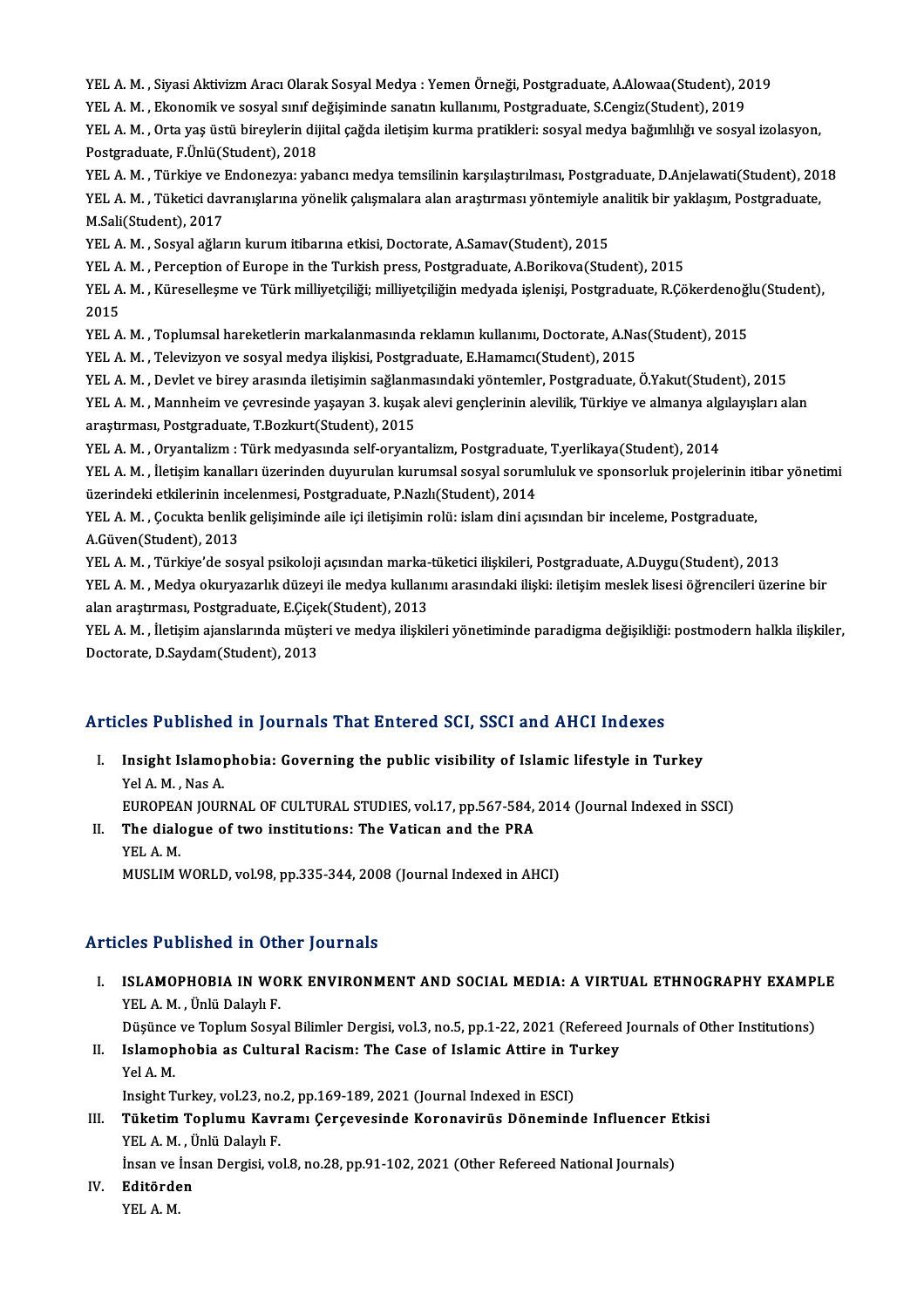|            | insan&insan, vol.8, no.28, pp.11-13, 2021 (Other Refereed National Journals)                                                                                         |
|------------|----------------------------------------------------------------------------------------------------------------------------------------------------------------------|
| V.         | Post-Geleneksellikten Post-Modernizme Iki Pananin Hikayesi                                                                                                           |
|            | YEL A.M.                                                                                                                                                             |
|            | TURKIYE ILETISIM ARASTIRMALARI DERGISI-TURKISH REVIEW OF COMMUNICATION STUDIES, no.35, pp.368-                                                                       |
|            | 376, 2020 (Journal Indexed in ESCI)                                                                                                                                  |
| VI.        | Medya ve Sinemada Temsil Edilme Biçimleriyle İslam Karşıtlığı                                                                                                        |
|            | YEL A M.                                                                                                                                                             |
|            | Medya ve Din Araştırmaları Dergisi, vol.1, pp.5-16, 2018 (Refereed Journals of Other Institutions)                                                                   |
| VII.       | İSLAMOFOBİYE KARŞIÖRNEK BİR İSLAM TOPLUMU OLUŞTURULMALI                                                                                                              |
|            | YEL A M                                                                                                                                                              |
|            | Kamuda Sosyal Politika, pp.25-31, 2016 (National Non-Refereed Journal)                                                                                               |
| VIII.      | Toplumsal Hareketlerin Markalanmasında Reklamın Kullanımı                                                                                                            |
|            | Yel A. M., Nas A.                                                                                                                                                    |
|            | Maltepe Üniversitesi İletişim Fakültesi Dergisi, vol.2, pp.1-23, 2015 (National Refreed University Journal)                                                          |
| IX.        | After Gezi: Moving Towards Post Hegemonic Imagination in Turkey<br>Yel A.M., Nas A.                                                                                  |
|            | INSIGHT TURKEY, vol.15, pp.177-190, 2013 (Refereed Journals of Other Institutions)                                                                                   |
| Χ.         | A Muslim Mystic Community in Britain Meaning in the West and for the West                                                                                            |
|            | YEL A.M.                                                                                                                                                             |
|            | INSIGHT TURKEY, vol.15, pp.217-218, 2013 (Refereed Journals of Other Institutions)                                                                                   |
| XI.        | Mutual Perceptions of Islam and the West                                                                                                                             |
|            | YEL A M.                                                                                                                                                             |
|            | European Journal of Economic and Political Studies, pp.7-18, 2010 (Refereed Journals of Other Institutions)                                                          |
| XII.       | Türk Toplumuna Dışarıdan Bakabilmek Şerif Mardin Oryantalizmi                                                                                                        |
|            | YEL A M                                                                                                                                                              |
|            | Düşünen Siyaset: Düşünce Dergisi, pp.11-19, 2009 (National Non-Refereed Journal)                                                                                     |
| XIII.      | A Healthy and Democratic Civil Military Relationship in Turkey Accountability of the both Entities                                                                   |
|            | YEL A M                                                                                                                                                              |
| XIV.       | European Journal of Economic and Political Studies, pp.79-87, 2009 (Refereed Journals of Other Institutions)<br>İnternetin Din Değiştirme Süreci Üzerindeki Etkileri |
|            | YEL A M                                                                                                                                                              |
|            | Köprü, pp.253-260, 2005 (National Non-Refereed Journal)                                                                                                              |
| XV.        | Adios presidente Venezuela ve Amerikan Hegemonyası                                                                                                                   |
|            | YEL A M                                                                                                                                                              |
|            | Sivil Toplum: Düşünce ve Araştırma Dergisi, pp.183-196, 2004 (National Non-Refereed Journal)                                                                         |
| XVI.       | Fakirlik Sosyal Dışlanma ve Sosyal Dayanışma                                                                                                                         |
|            | YEL A.M.                                                                                                                                                             |
|            | Köprü, pp.69-89, 2004 (National Non-Refereed Journal)                                                                                                                |
| XVII.      | Avrupa Birliği nin Kültürel Entegrasyonu                                                                                                                             |
|            | YEL A.M.                                                                                                                                                             |
|            | Köprü, pp.59-64, 2004 (National Non-Refereed Journal)                                                                                                                |
| XVIII.     | McDonalds a Karşı Simit Sarayları Küreselleşme Karşıtı Hareketler                                                                                                    |
|            | YEL A.M.<br>Karizma, pp.111-115, 2004 (National Non-Refereed Journal)                                                                                                |
| XIX.       | Introduction to the Special Issue                                                                                                                                    |
|            | YEL A.M.                                                                                                                                                             |
|            | Journal of Economic and Social Research, vol.1, pp.1-3, 2003 (Refereed Journals of Other Institutions)                                                               |
| XX.        | Pierre Bourdieu 1930 2002                                                                                                                                            |
|            | YEL A M                                                                                                                                                              |
|            | Akademik Araştırmalar Dergisi, pp.49-53, 2003 (National Non-Refereed Journal)                                                                                        |
| <b>VVI</b> | Carron Vanorty Canlulan va Civil Tanlum                                                                                                                              |

XXI. Savaş Karşıtı Şarkılar ve Sivil Toplum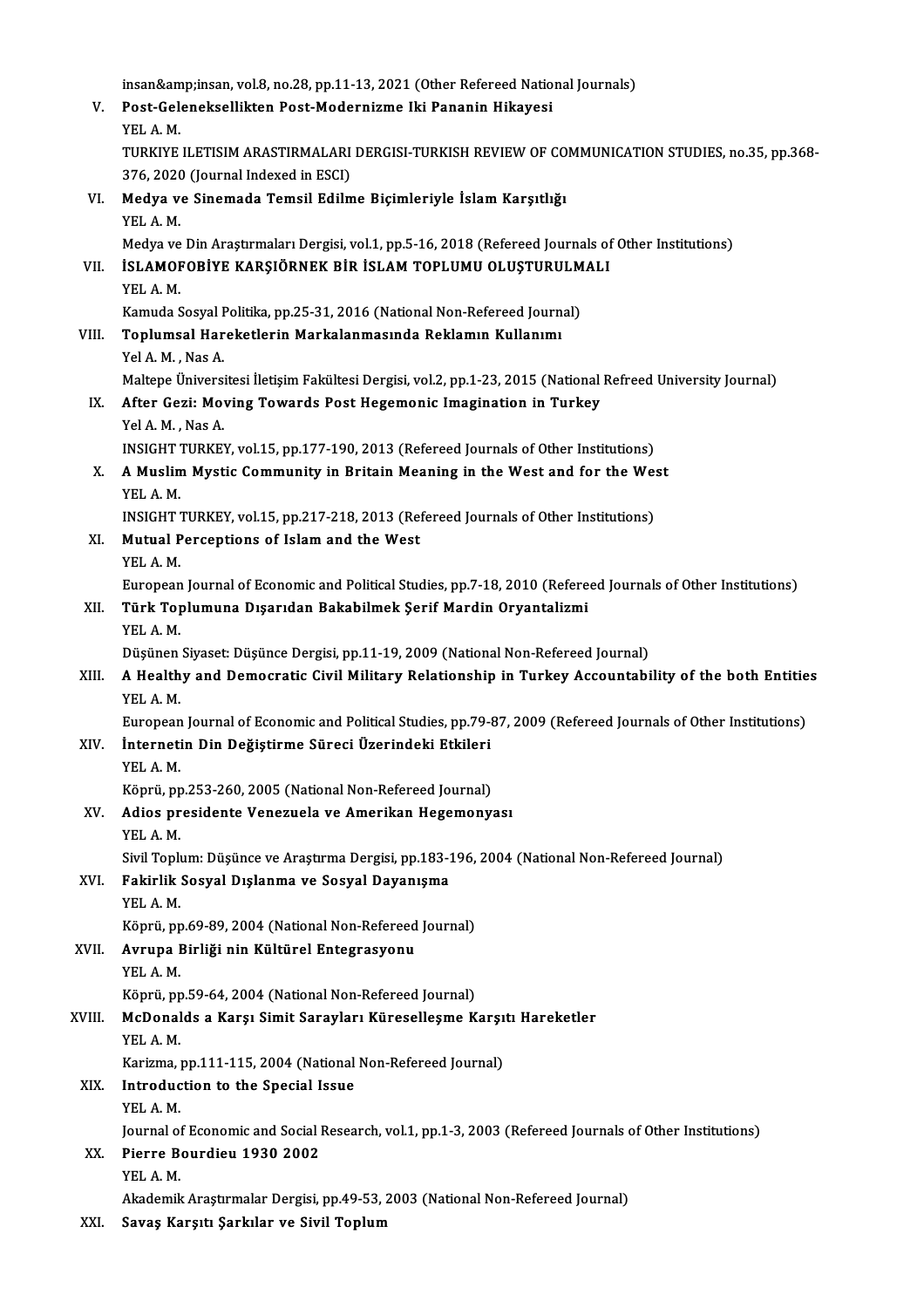|         | YEL A.M.                                                                                           |
|---------|----------------------------------------------------------------------------------------------------|
|         | Sivil Toplum: Düşünce ve Araştırma Dergisi, pp.77-83, 2003 (National Non-Refereed Journal)         |
| XXII.   | Türk İslamı                                                                                        |
|         | YEL A M.                                                                                           |
|         | İslâmiyat: üç aylık araştırma dergisi, pp.163-170, 2002 (National Non-Refereed Journal)            |
| XXIII.  | <b>Book Review</b>                                                                                 |
|         | YEL A.M.                                                                                           |
|         | Turkish Studies, vol.1, pp.206-207, 2000 (Refereed Journals of Other Institutions)                 |
| XXIV.   | Bir Katolik tarikatı Opus Dei                                                                      |
|         | YEL A M                                                                                            |
|         | Divan: İlmi Araştırmalar, pp.151-165, 2000 (National Non-Refereed Journal)                         |
| XXV.    | İslam ve Liberalizm                                                                                |
|         | YEL A M                                                                                            |
|         | Yeni Türkiye, pp.330-333, 1999 (National Non-Refereed Journal)                                     |
| XXVI.   | Promessa de Joelhos as an Expression of Religious Emotion at Fátima                                |
|         | YEL A.M.                                                                                           |
|         | Journal of Economic and Social Research, pp.65-107, 1999 (Refereed Journals of Other Institutions) |
| XXVII.  | Geleneğin Bozulması Kurtuluş Teolojisi ve Cizvitler                                                |
|         | YEL A M.                                                                                           |
|         | Divan: İlmi Araştırmalar., pp.33-55, 1998 (National Non-Refereed Journal)                          |
| XXVIII. | Kitabiyat Converssion to Islam A Study of Native British Converts<br>YEL A.M.                      |
|         | İslam Araştırmaları Dergisi, pp.252-255, 1997 (Non-Refreed Journal)                                |
| XXIX.   | İslam da Büyük ve Küçük Gelenekler                                                                 |
|         | YEL A.M.                                                                                           |
|         | Bilgi ve Hikmet, pp.40-62, 1995 (National Non-Refereed Journal)                                    |
| XXX.    | Este lugar e sagrado The Creation and Re creation of Sacredness in Fátima                          |
|         | YEL A M                                                                                            |
|         | Lusitania Sacra, pp.295-307, 1994 (Refereed Journals of Other Institutions)                        |
| XXXI.   | The Great and Little Traditions                                                                    |
|         | YEL A M                                                                                            |
|         | Hamdard Islamicus, pp.89-121, 1993 (Refereed Journals of Other Institutions)                       |
| XXXII.  | Fátima the Pope and Mehmet Ali Agca                                                                |
|         | YEL A.M.                                                                                           |
|         | Islamic Studies, pp.447-460, 1993 (Refereed Journals of Other Institutions)                        |
| XXXIII. | Ortadoğu ve Baas Partisi                                                                           |
|         | YEL A.M.                                                                                           |
|         | Birikim, pp.18-22, 1991 (National Non-Refereed Journal)                                            |
|         |                                                                                                    |

| <b>Books &amp; Book Chapters</b> |                                                                                                                  |  |  |
|----------------------------------|------------------------------------------------------------------------------------------------------------------|--|--|
| L.                               | Medya ve Sinemada Temsil Edilme Biçimleriyle İslam Karşıtlığı                                                    |  |  |
|                                  | YEL A M                                                                                                          |  |  |
|                                  | in: Medya ve İslamofobi, Hakan Aydın, Metin Eken ve M. Derviş Dereli, Editor, Nobel Akademik Yayıncılık, Ankara, |  |  |
|                                  | pp 1-13, 2019                                                                                                    |  |  |
| Н.                               | Islamophobia in Portugal: National Report 2018                                                                   |  |  |
|                                  | VEI A M                                                                                                          |  |  |

pp.1-13, 2<br>I<mark>slamoph</mark><br>YEL A. M.<br>in: Europ Islamophobia in Portugal: National Report 2018<br>YEL A. M.<br>in: European Islamophobia Report 2018, Enes Bayraklı Farid Hafez, Editor, SETA, İstanbul, pp.681-694, 2019<br>Islamophobia in Portugal: National Peport 2017

YEL A. M.<br>in: European Islamophobia Report 2018, Enes Bayraklı<br>III. Islamophobia in Portugal: National Report 2017 in: Europ<br>I<mark>slamop</mark>l<br>YEL A. M.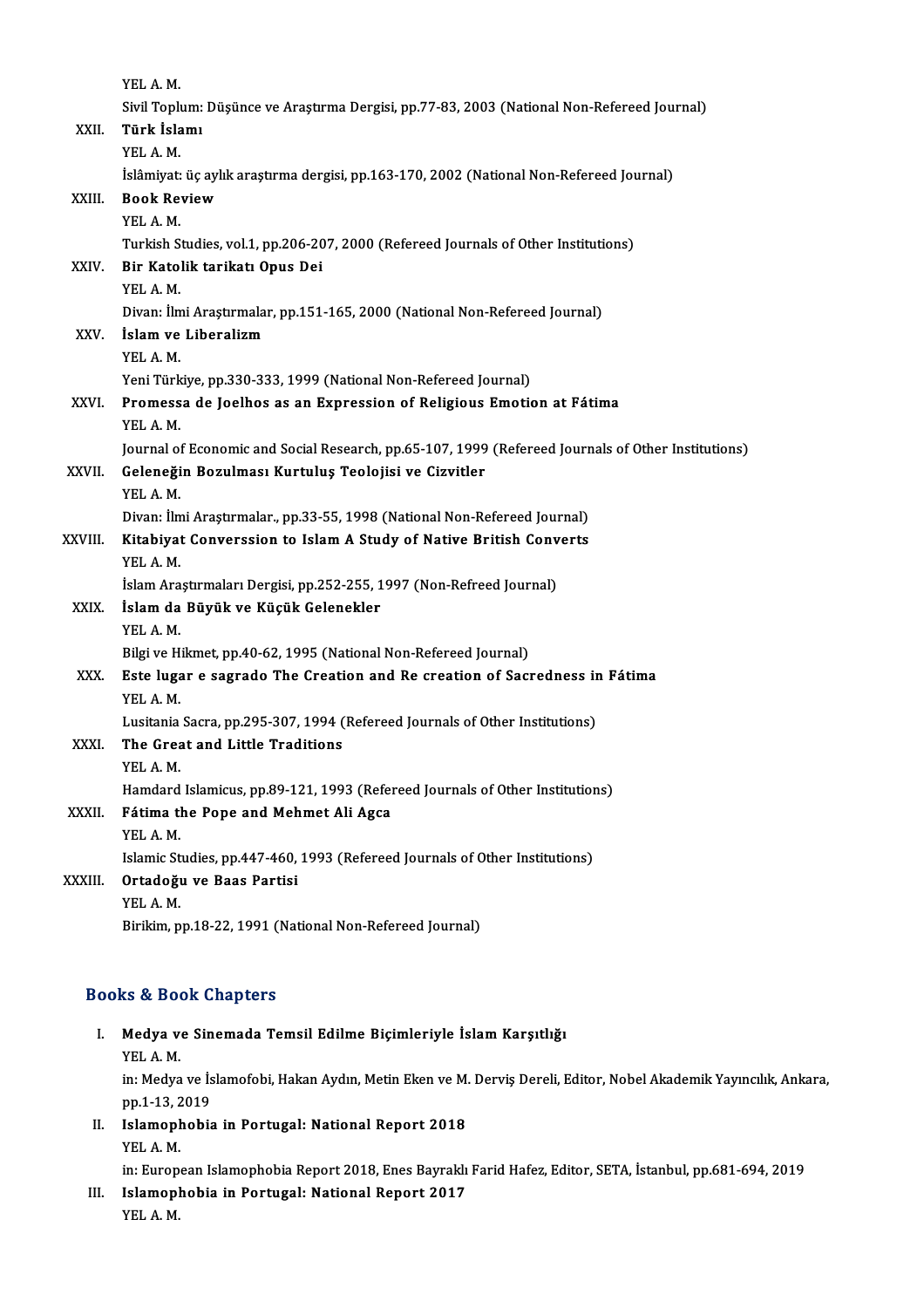in: European Islamophobia Report 2017, Enes Bayraklı Farid Hafez, Editor, SETA, İstanbul, pp.483-498, 2018<br>Fatima'nın Sırları

IV. Fatima'nın Sırları in: Europe<br>**Fatima'n**<br>YEL A. M.<br>Ethilosim Fatima'nın Sırları<br>YEL A. M.<br>Etkileşim Yayınları, İstanbul, 2006<br>Fatima Partakir de Bir Hıristiv

# YEL A. M.<br>Etkileşim Yayınları, İstanbul, 2006<br>V. Fatima Portekiz de Bir Hıristiyan Hac Merkezinin Kültürel Antropolojik Analizi<br>VEL A. M Etkileşim<br>Fatima P<br>YEL A. M.<br>Kaknüs V. Fatima Portekiz de Bir Hıristi<br>YEL A. M.<br>Kaknüs Yayınları, İstanbul, 2006<br>Conflictual images of Turkey YEL A. M.<br>Kaknüs Yayınları, İstanbul, 2006<br>VI. Conflictual images of Turkey and Europe<br>YEL A. M. Kaknüs Yayınları, İstanbul, 2006

Conflictual images of Turkey and Europe<br>YEL A. M.<br>in: Turkish Islam and Europe - Türkischer Islam und Europa, Seufert, Günther and Waardenburg, Jacques, Editor,<br>Reinyter Texte und Studien Bond 82, Stutteert, pp.191, 207, 1 YEL A. M.<br>in: Turkish Islam and Europe - Türkischer Islam und Europa, Seuf<br>Beiruter Texte und Studien Band 82, Stuttgart, pp.191-207, 1999

# Berruter Texte und Studien Band 82, Stuttgart, pp.191-207, 1999<br>Refereed Congress / Symposium Publications in Proceedings

efereed Congress / Symposiu<br>I. Religious Education in Turkey I. Religious Education in Turkey<br>YEL A. M.

Religious Education in Turkey<br>YEL A. M.<br>International Conference on Religions and Pluralism in Europe, KOSOVA, 10 October 2016<br>Turkey e Eunoriance of Sequlariam and the Pelations Petysen the State and Peli

YEL A. M.<br>International Conference on Religions and Pluralism in Europe, KOSOVA, 10 October 2016<br>II. Turkey s Experience of Secularism and the Relations Between the State and Religion<br>VEL A.M Internatic<br>Turkey s<br>YEL A. M.<br>Kuzey Afr Turkey s Experience of Secularism and the Relations Between the State and Re<br>YEL A. M.<br>Kuzey Afrika'da Yeni Toplumsal Sözleşme Arayışı: Türkiye ve Fas, Morocco, 22 July 2014<br>State Polisian and Demogracy

YEL A. M.<br>Kuzey Afrika'da Yeni Toplumsal So<br>III. State Religion and Democracy<br>YEL A. M. Kuzey Afr<br>State Rel<br>YEL A. M.<br>Heinrich l

State Religion and Democracy<br>YEL A. M.<br>Heinrich Boell Stiftung, Germany and the Ministry of Foreign Affairs, Turkey, 10 October 2013<br>Senaration of Peligion from Pelities

# IV. Separation of Religion from Politics<br>YEL A. M. Heinrich<br>S<mark>eparati</mark><br>YEL A. M.<br>Discussio

Separation of Religion from Politics<br>YEL A. M.<br>Discussion Forum organized by the Center for Research and Security Studies' (CRSS). İslamabad, Pakistan,<br>Pakistan, 00 July 2012 YEL A. M.<br>Discussion Forum orga<br>Pakistan, 09 July 2013<br>State Poligion and D Discussion Forum organized by the Center for Research and Security Stud<br>Pakistan, 09 July 2013<br>V. State Religion and Democracy Unification of Educational Systems<br>VEL A M

# Pakistan, 09 July 2013<br>V. State Religion and Democracy Unification of Educational Systems<br>YEL A. M.

State Religion and Democracy Unification of Educational Systems<br>YEL A. M.<br>University of Pashawar, organized by the Center for Research and Security Studies' (CRSS). Peşaver, Pakistan, YEL A. M.<br>University of Pashawar<br>Pakistan, 08 July 2013<br>Model of Balitical an University of Pashawar, organized by the Center for Research and Security Studies' (CRSS). Peşaver, Pakista<br>Pakistan, 08 July 2013<br>VI. Model of Political and Social System in Muslim Countries Peaceful 30 Coexistence and Fi

# Pakistan, 08 July 2013<br>Model of Political and Social System in Muslim Coun<br>Against Inter religious and Inter sectarian Conflicts<br>YEL A M Model of<br>Against l<br>YEL A. M.<br>The 2rd U Against Inter religious and Inter sectarian Conflict:<br>YEL A. M.<br>The 3rd International Model-OIC, Malaysia, 02 June 2013<br>The Belationship between Freedem of Thought and

# YEL A. M.<br>The 3rd International Model-OIC, Malaysia, 02 June 2013<br>VII. The Relationship between Freedom of Thought and Islamophobia International Conference on<br>Islamaanhabia Law and Modia The 3rd International Model-OIC, M<br>The Relationship between Free<br>Islamaophobia Law and Media<br>VEL A M The Rela<br>Islamaop<br>YEL A. M.<br>the Direct Islamaophobia Law and Media<br>TEL A. M.<br>the Directorate General of Press and Information Islamophobia Congress, Turkey, 13 May 2013

# YEL A. M.<br>the Directorate General of Press and Information Islam<br>VIII. The Muslim World s Perception of Islamophobia<br>VEL A. M. the Direct<br>**The Mus**<br>YEL A. M.<br>Second In

The Muslim World s Perception of Islamophobia<br>YEL A. M.<br>Second International Conference on Muslim World Underway at Al Akhawayn University, Morocco, 07 March 2013<br>Kurbanyn Antronaloijk Pir Doğarlandirmesi YEL A. M.<br>Second International Conference on Muslim World<br>IX. Kurbanın Antropolojik Bir Değerlendirmesi<br>YEL A. M. Second In<br><mark>Kurbanıı</mark><br>YEL A. M.<br>Uluslanar

UluslararasıKurbanSempozyumu,Turkey,06December 2007

YEL A. M.<br>Uluslararası Kurban Sempozyumu, Turkey, 06 Dec<br>X. Çağdaş Dünya Edebiyatında Çocuk Yayınları<br>YEL A. M Uluslarara<br>**Çağdaş I**<br>YEL A. M.<br>Türkiye 2 Çağdaş Dünya Edebiyatında Çocuk Yayınları<br>YEL A. M.<br>Türkiye 3. Dini Yayınlar Kongresi, Turkey, 04 September 2007<br>"Cünümüzde Aynuna'nın Müalümanlara Bakıa"

YEL A. M.<br>Türkiye 3. Dini Yayınlar Kongresi, Turkey, 04 Septem<br>XI. "Günümüzde Avrupa'nın Müslümanlara Bakışı"<br>YEL A. M. Türkiye 3<br>**"Günüm**ı<br>YEL A. M.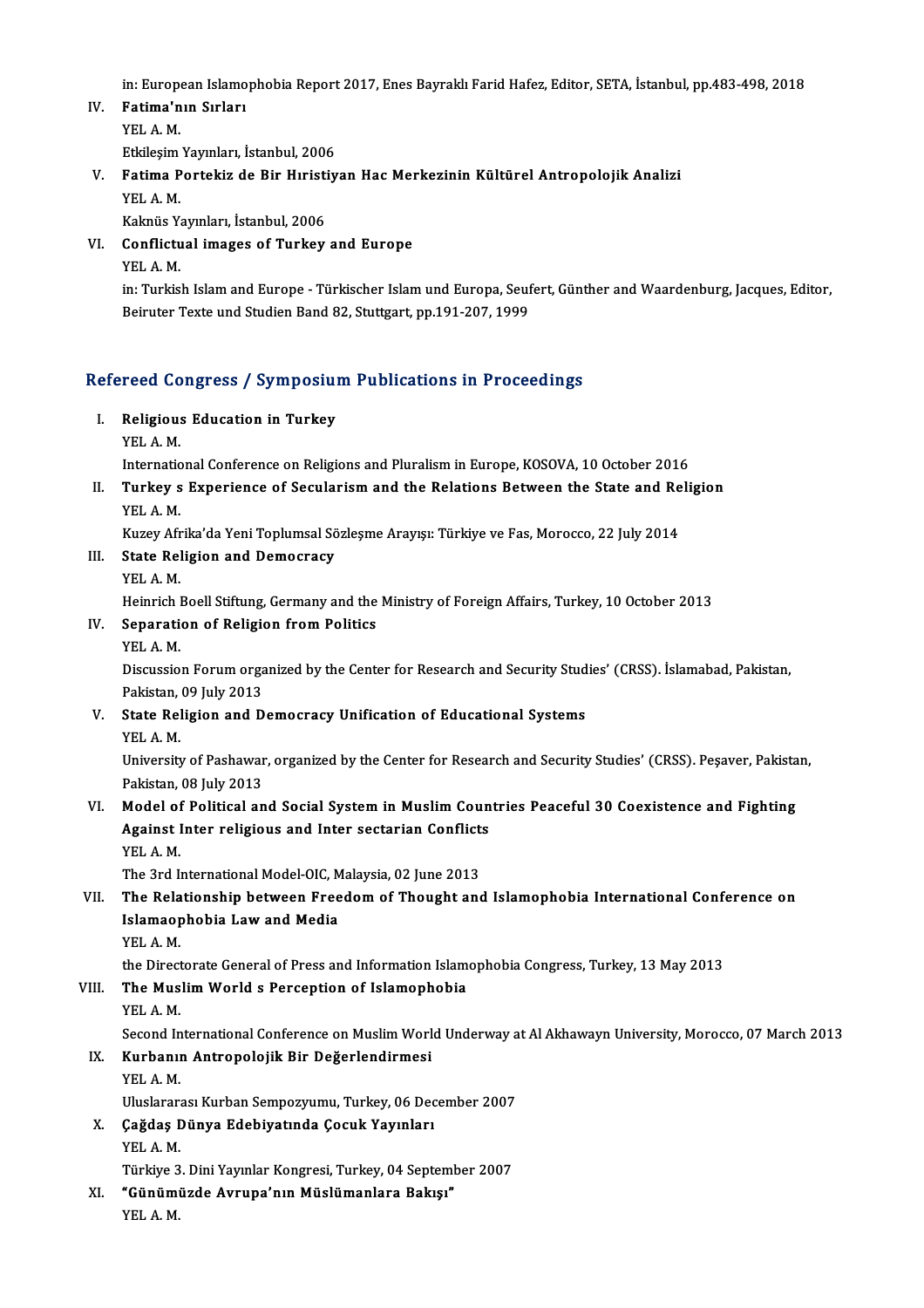Dinin Dünya Barışına Katkısı 2005 Yılı Kutlu Doğum Sempozyumu Tebliğ ve Müzakereleri, Ankara, Turkey, 01<br>Desember 3006, np.169,179 Dinin Dünya Barışına Katkısı<br>December 2006, pp.169-179<br>Günümüzde Aynuna nun M December 2006, pp 169-179

XII. Günümüzde Avrupa nın Müslümanlara Bakışı<br>YEL A.M. Günümüzde Avrupa nın Müslümanlara Bakışı<br>YEL A. M.<br>III. Din Şurası: Tebliğ ve Müzakereleri, Turkey, 08 September 2004<br>İslam ve Liberalizm XIII. **İslam ve Liberalizm**<br>YEL A. M. III. Din Şu<br>İslam ve<br>YEL A. M.<br>İslam Dür

İslam ve Liberalizm<br>YEL A. M.<br>İslam Dünyası ve Demokrasi, Turkey, 13 September 2000<br>Türkiye de Din ve Medernlesme YEL A. M.<br>İslam Dünyası ve Demokrasi, Turkey,<br>XIV. Türkiye de Din ve Modernleşme<br>VEL A M İslam Dür<br>**Türkiye**<br>YEL A. M.<br>Modernle Türkiye de Din ve Modernleşme<br>YEL A. M.<br>Modernleşme İslam Dünyası ve Türkiye, Turkey, 06 June 2000<br>The Hei Visit te Eatime in Bertugal A Gase Study in Eati

YEL A. M.<br>Modernleşme İslam Dünyası ve Türkiye, Turkey, 06 June 2000<br>XV. The Haj Visit to Fatima in Portugal A Case Study in Faith Tourism<br>YEL A. M. Modernie<br>The Haj<br>YEL A. M.<br>Heritage Heritage / Multicultural Attractions and Tourism, Turkey, 05 August 1999

## Episodes in the Encyclopedia

pisodes in the Encyclopedia<br>I. TÜRKİYE DİYANET VAKFI İSLAM ANSİKLOPEDİSİ<br>XELA M UGUS III<br>TÜRKİYE<br>YEL A. M.<br>TÜRKİVE TÜRKİYE DİYANET VAKFI İSLAM<br>YEL A. M.<br>TÜRKİYE DİYANET VAKFI, pp., 2016<br>TÜRKİYE DİYANET VAKEL İSLAM YEL A. M.<br>TÜRKİYE DİYANET VAKFI, pp., 2016<br>II. TÜRKİYE DİYANET VAKFI İSLAM ANSİKLOPEDİSİ<br>VEL A M TÜRKİYE<br><mark>TÜRKİYE</mark><br>YEL A. M.<br>TÜRKİYE TÜRKİYE DİYANET VAKFI İSLAM<br>YEL A. M.<br>TÜRKİYE DİYANET VAKFI, pp., 2013<br>TÜRKİYE DİYANET VAKEL İSLAM YEL A. M.<br>TÜRKİYE DİYANET VAKFI, pp., 2013<br>III. TÜRKİYE DİYANET VAKFI İSLAM ANSİKLOPEDİSİ<br>YEL A. M. TÜRKİYE DİYANET VAKFI, pp., 2013 TÜRKİYE DİYANET VAKFI İSLAM<br>YEL A. M.<br>TÜRKİYE DİYANET VAKFI, pp., 2007<br>Maballa IV. Mahalle<br>Küçükaşcı M. S., Yel A. M. TÜRKİYE DİYANET VAKF!<br><mark>Mahalle</mark><br>Küçükaşcı M. S. , Yel A. M.<br>TÜRKİVE DİYANET VAKE! Mahalle<br>Küçükaşcı M. S. , Yel A. M.<br>TÜRKİYE DİYANET VAKFI, pp.323-326, 2003<br>TÜRKİYE DİYANET VAKEL İSLAM ANSİKI V. TÜRKİYE DİYANET VAKFI İSLAM ANSİKLOPEDİSİ<br>YEL A.M. TÜRKİYE<br><mark>TÜRKİYE</mark><br>YEL A. M.<br>TÜRKİYE TÜRKİYE DİYANET VAKFI İSLAM<br>YEL A. M.<br>TÜRKİYE DİYANET VAKFI, pp., 2003<br>TÜRKİYE DİYANET VAKEL İSLAM VI. TÜRKİYE DİYANET VAKFI İSLAM ANSİKLOPEDİSİ<br>YEL A.M. TÜRKİYE<br><mark>TÜRKİYE</mark><br>YEL A. M.<br>TÜRKİYE TÜRKİYE DİYANET VAKFI İSLAM<br>YEL A. M.<br>TÜRKİYE DİYANET VAKFI, pp., 2003<br>TÜRKİYE DİYANET VAKEL İSLAM VII. TÜRKİYE DİYANET VAKFI İSLAM ANSİKLOPEDİSİ<br>YEL A.M. TÜRKİYE<br><mark>TÜRKİYE</mark><br>YEL A. M.<br>TÜRKİYE TÜRKİYE DİYANET VAKFI, pp., 1998 YEL A. M.<br>TÜRKİYE DİYANET VAKFI, pp., 1998<br>VIII. TÜRKİYE DİYANET VAKFI İSLAM ANSİKLOPEDİSİ<br>VEL A. M TÜRKİYE<br><mark>TÜRKİYE</mark><br>YEL A. M.<br>TÜRKİYE TÜRKİYE DİYANET VAKFI İSLAM<br>YEL A. M.<br>TÜRKİYE DİYANET VAKFI, pp., 1996<br>TÜRKİYE DİYANET VAKEL İSLAM YEL A. M.<br>TÜRKİYE DİYANET VAKFI, pp., 1996<br>IX. TÜRKİYE DİYANET VAKFI İSLAM ANSİKLOPEDİSİ<br>YEL A. M. TÜRKİYE DİYANET VAKFI, pp., 1996 TÜRKİYE DİYANET VAKFI İSLAM<br>YEL A. M.<br>TÜRKİYE DİYANET VAKFI, pp., 1996<br>TÜRKİYE DİYANET VAKEL İSLAM X. TÜRKİYE DİYANET VAKFI İSLAM ANSİKLOPEDİSİ<br>YEL A.M. TÜRKİYE<br><mark>TÜRKİYE</mark><br>YEL A. M.<br>TÜRKİYE TÜRKİYEDİYANETVAKFI,pp.,1995